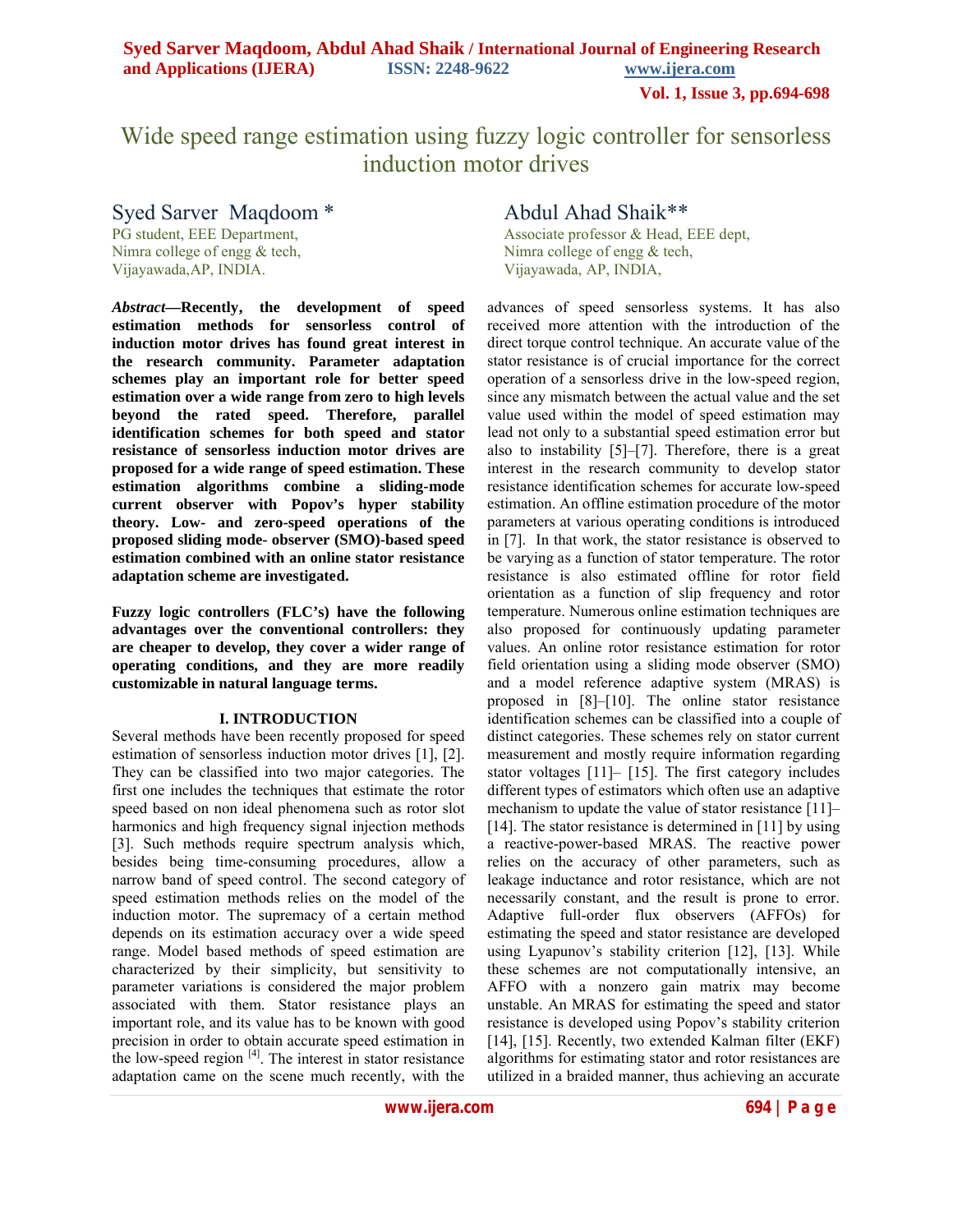## **Vol. 1, Issue 3, pp.694-698**

estimation of a high number of parameters and states than would have been possible with a single EKF algorithm [16]. The second category of online stator resistance identification schemes depends on artificial intelligence techniques in the process of stator resistance adaptation. Artificial neural networks for estimating stator and rotor resistances are used for this purpose [17]. High-performance applications of sensorless systems require high accuracy of speed estimation over a wide speed range extending from very low and zero-speed operations to high speeds beyond the rating. Operation of field-oriented induction motors below the base speed is usually achieved with constant flux. Therefore, magnetizing inductance can be regarded as constant and equal to its rated value. In the fieldweakening region, the rotor flux reference has to be reduced below its rated value. Variation of the rotor flux reference implies variable level of saturation, and consequently, magnetizing inductance of the machine is varied [18], [19]. Accurate value of magnetizing inductance is of utmost importance for many reasons. The first one is the correct setting of the *d*-axis stator current reference in a vector-controlled drive. The second one is its importance for accurate speed estimation in the field-weakening region, using machine-model-based approaches, of sensorless systems. The third reason is the dependency of rotor time constant identification schemes on magnetizing inductance, such as the method [22] utilizing reactive power. The accurate estimation of rotor time constant in the field-weakening region requires a correct value of the magnetizing inductance to be known.

Several research and industrial applications concentrated their efforts on providing simple and easy control algorithms to cope with the increasing complexity of the controlled processes/systems  $[1]$ . The design method for a controller should enable full flexibility in the modification of the control surface  $[2]$ . The systems involved in practice are, in general, complex and time variant, with delays and nonlinearities, and often with poorly defined dynamics. Consequently, conventional control methodologies based on linear system theory have to simplify/linearize the nonlinear systems before they can be used, but without any guarantee of providing good performance. To control nonlinear systems satisfactorily, nonlinear controllers are often developed. The main difficulty in designing nonlinear controllers is the lack of a general structure <sup>[3]</sup>. In addition, most linear and nonlinear control solutions developed during the last three decades have been based on precise mathematical models of the systems. Most of those systems are difficult/impossible to be described by conventional mathematical relations, hence, these model-based design approaches may not provide satisfactory solutions <sup>[4]</sup>. This motivates the interest in using FLC: FLCs are based on fuzzy logic theory  $[5]$  and employ a mode of approximate reasoning that resembles the decision making process of humans. The behavior of a FLC is easily understood by a human expert, as knowledge is expressed by means of intuitive, linguistic rules.

The block diagram of the generalized indistinct controller consists of four elements  $^{[13]}$ :

- 1) 1 Fuzzification block, transforming input physical values yi into corresponding linguistic variables μ ( yi);
- 2) Knowledge base, containing rules table for logic output block;
- 3) Logic output block, transforming input linguistic variables into output with some belonging functions Con;
- 4) Defuzzification block, transforming output linguistic variables into physical control influence.

Shows the structure of P-type a fuzzy controller. In this case, the error of regulation ε may be taken as the input information. The output information is the signal of the relative duration of conducting state of the switch Con =  $tk/T - (k-1)$ . The structure of PI Fuzzy controller is shown in. The input variables of this controller are, accordingly, the error of regulation ε and its derivative .ε. The output is the gain.



General structure of a fuzzy logic controller

#### **II. SYSTEM IMPLEMENTATION**

The basic configuration of the experimental system is shown in Fig. 4. It consists of an induction motor interfaced with a digital control board DS1102 based on a Texas Instruments TMS320C31 DSP for speed estimation. The induction motor is coupled with a dc generator for mechanical loading. The rating and parameters of the induction motor are given in the Appendix. Stator terminal voltages and currents are measured and filtered using analog circuitry. Hall-effect sensors are used for this purpose. The measured voltage and current signals are acquired by the A/D input ports of the DSP control board. This board is hosted by a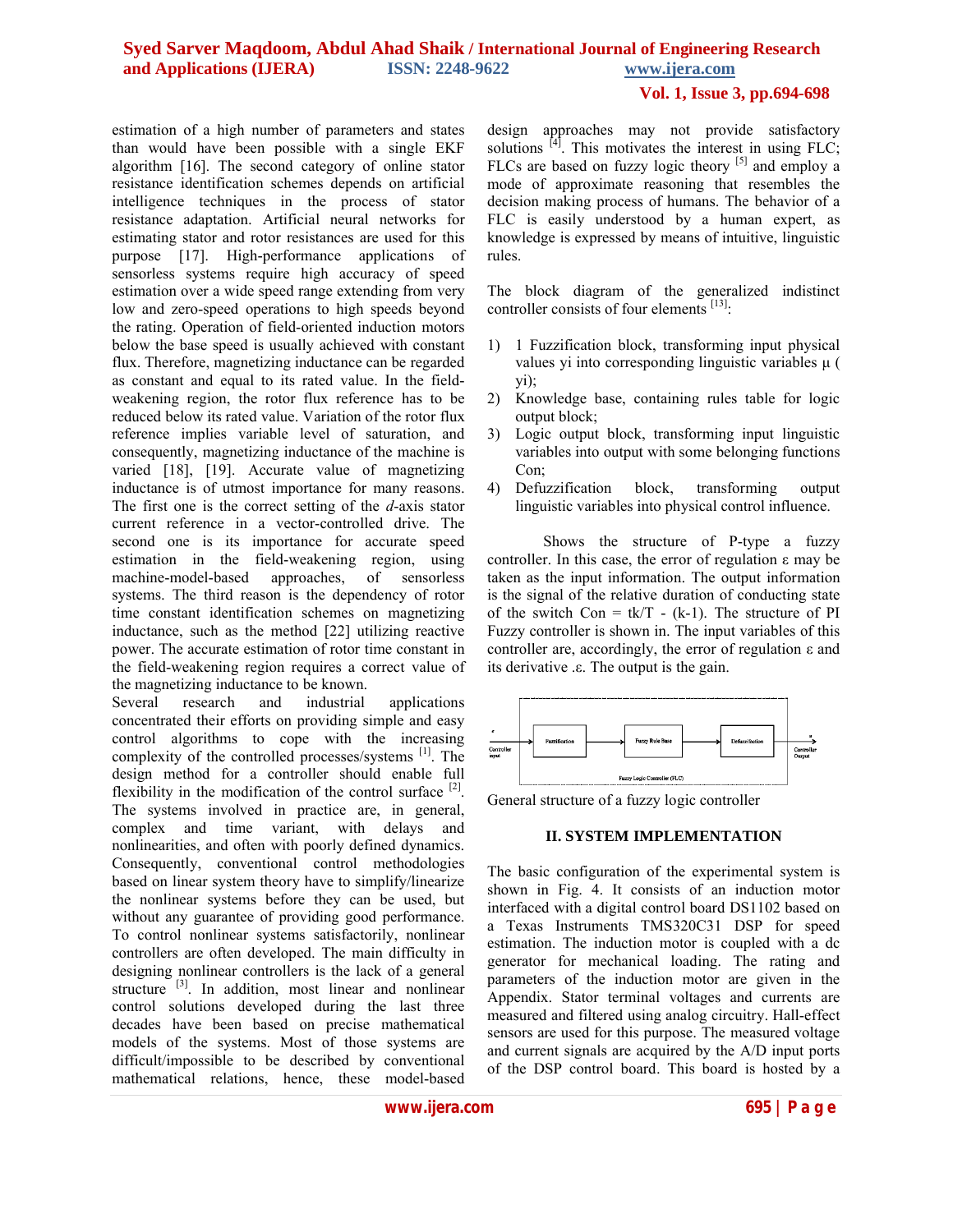#### **Vol. 1, Issue 3, pp.694-698**

personal computer on which mathematical algorithms are programmed and downloaded to the board for realtime speed estimation. A direct speed measurement is also carried out for comparison with the estimated speed. The output switching commands of the DSP control board are obtained via its digital ports and interfaced with the inverter through opto isolated gate drive circuits.



IFO controller with compensation of flux saturation.



Actual and estimated speeds, and speed estimation error at speed command of 2 rad/s. Stator resistance adaptation is activated at  $t = 1$ s. (a)  $R_{so} = 1.5 R_{s}$ . (b)  $R_{so}$  $= 1.3 R_s$ .



Block diagram of PI-type fuzzy controller

**Comparison for quality parameters of PI and Fuzzy controllers:** The following values were taken for comparison: *Uref* = 3; *β* =0,04, *kUin*: 0,25; 0,5; 1,0; 2,0; 4,0; 0: 0,1; 0,2; 0,3. The Simulation of the structure of fig. 4 allows defining the value of the static regulation error > and the values of overcorrection 8. For that, it was necessary to vary the parameters of an input voltage

in the above-mentioned range and the factor of error scaling *kUin*. The results given in tables 3, 4 are obtained at a value of loading resistance  $Ro = 300$  Ohm. It is found that with the increasing of error scaling factor *kUin*, the static error is decreased and the overregulation is increased. The value of static error was defined for the input voltage  $U_{in} = 60$  V only, quasiperiodic oscillations were observed for other values of the input voltage. The estimation of the specified parameters of the controller structure of Fig. 7 isn't given, as it is practically static ( $\approx 0.1 \%$ ) with a periodic transient.



Time-domain transient of the input current



A sensorless indirect field-oriented (IFO) controlled induction motor drive, shown in Fig. 5, is used, where the actual speed feedback signal is replaced by the estimated one. The sensitivity to stator resistance mismatch is shown in Fig. 6 for +20% *Rs* error at high and low speeds. These results show that the speed estimation error at high-speed operation (150 rad/s) is 1.9 rad/s (1.26%), and that at low-speed operation (3 rad/s) is 0.32 rad/s (10.7%). Large error at low speeds may cause instability. In order to avoid this, the online stator resistance adaptation scheme (22) has been applied. The initial detuning in the stator resistance takes values of *−*10% and *−*50%, as shown in Fig. 7(a). In both cases, the stator resistance adaptation was activated at  $t = 0$ . It is clear that the stator resistance estimator quickly removes the initial stator resistance error and consequently eliminates the large speed estimation error. A considerable reduction of the speed error is observed with stator resistance adaptation due to *−*50% initial *Rs* mismatch in the observer, as shown in Fig. 7(b).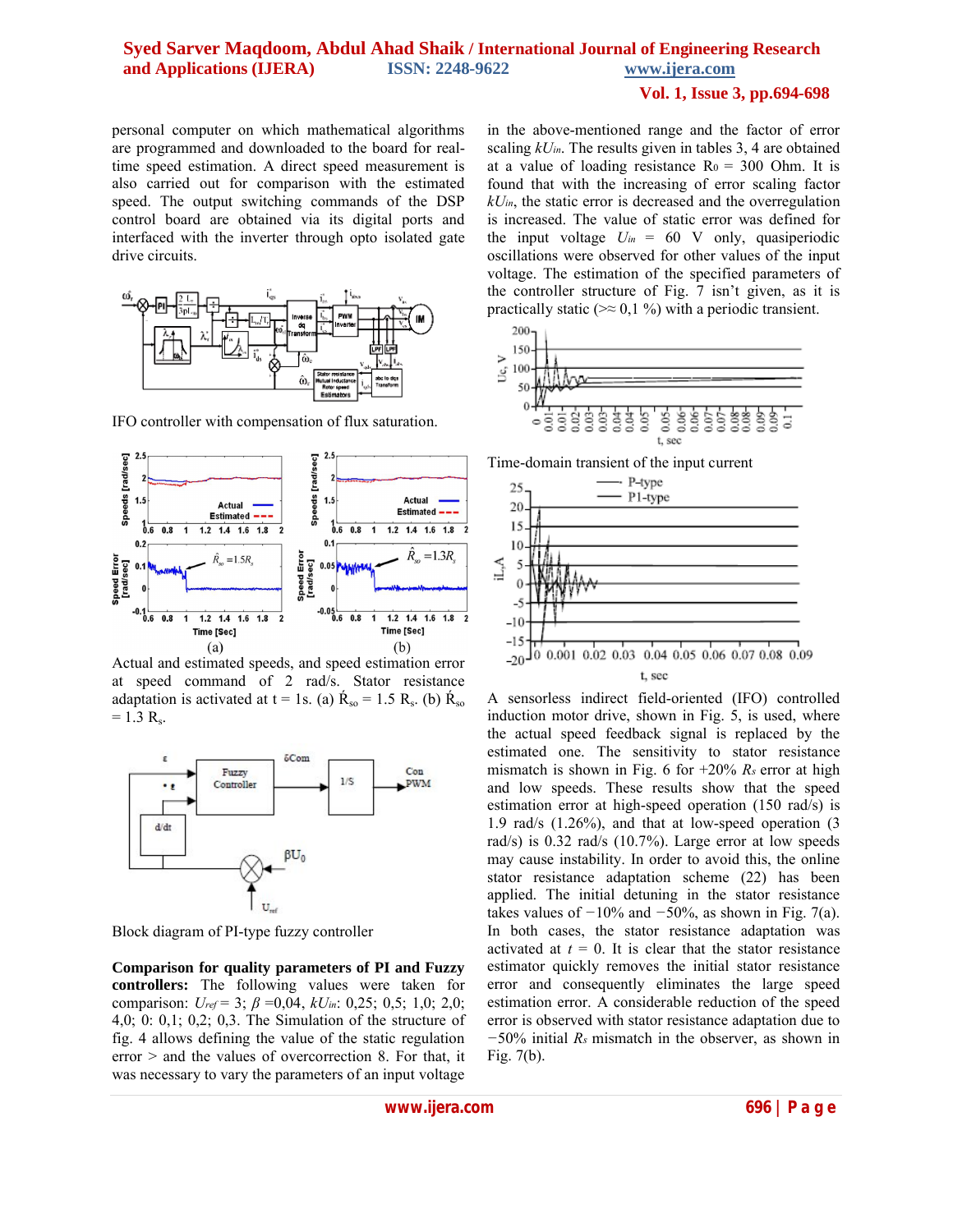## **Vol. 1, Issue 3, pp.694-698**

Since motor heating usually causes a considerable variation in the winding resistance, so there is often a mismatch between the actual stator resistance and its corresponding set value within the model used for speed estimation. For this purpose, the proposed SMO with a stator resistance identification scheme is first tested under different values of stator resistance to represent this parameter mismatch. Fig. 13 shows the estimated speed at 10 rad/s at +50% stator resistance mismatch with activated stator resistance adaptation. It is observed that the estimated speed preserves its value unchanged under this parameter mismatch. This test proves that the proposed SMO with online stator resistance tuning is dependable and accurately gives the same behavior as the actual speed under stator resistance mismatch.



Actual and estimated speeds during speed reversal at 100 rad/s (a) without stator resistance adaptation and (b) with stator resistance adaptation.

#### **IV CONCLUSION**

In this paper, parallel speed and stator resistance identification schemes of sensorless induction motor drives have been introduced to overcome the problem of resistance variation. Estimation algorithms have been obtained based on a sliding mode current observer combined with Popov's hyper stability theory. It has been found that activation of the stator resistance adaptation mechanism quickly compensates the initial error in the estimated stator resistance value and therefore eliminates the initial speed estimation error. As a consequence, the actual and estimated speeds become in very good agreement. Lowand zero-speed sensorless operations have also been investigated by the proposed SMO combined with the online stator resistance adaptation scheme.

Fuzzy logic provides a certain level of artificial intelligence to the conventional controllers, leading to the effective fuzzy controllers. Process loops that can benefit from a non-linear control response are excellent candidates for fuzzy control. Since fuzzy logic provides fast response times with virtually no overshoot. Loops with noisy process signals have better stability and tighter control when fuzzy logic control is applied.

P Fuzzy controller has smaller sensitivity to the change in the input voltage, however, more sensitivity is observed to load changes. PI- Fuzzy controller has less sensitivity to load changes, where, higher sensitivity to the change of the input voltage is observed.

Analysis of transient and static error of regulation has shown advantage of an indistinct PIcontroller for the output voltage over the P-type fuzzy controller.

P Fuzzy controller has faster transient as compared to PI controller, while, transient for PI Fuzzy controller is almost periodic.

#### **IV APPENDIX**

| A. List of Symbols                                                                                       |                                                    |  |  |
|----------------------------------------------------------------------------------------------------------|----------------------------------------------------|--|--|
| $L_m$                                                                                                    | Magnetizing inductance.                            |  |  |
| $L_1: L_2$                                                                                               | Stator and rotor leakage<br>inductances.           |  |  |
| R.                                                                                                       | Stator resistance.                                 |  |  |
| т.                                                                                                       | Rotor time constant.                               |  |  |
| $\omega_r$ : $\hat{\omega}_r$                                                                            | Actual and estimated ro-<br>tor speeds.            |  |  |
| σ                                                                                                        | Leakage coefficient.                               |  |  |
| $i_s^s = [\hat{i}_{ds}^s \hat{i}_{qs}^s]^{\rm T}; \hat{i}_s^s = [\hat{i}_{ds}^s \hat{i}_{qs}^s]^{\rm T}$ | and estimated<br>Actual<br>stator current vectors. |  |  |

| $\lambda_r^*=[\lambda_{dr}^*\lambda_{sr}^*]^{\rm T};$ $\hat{\lambda}_{r}^*=[\hat{\lambda}_{dr}^*\hat{\lambda}_{sr}^*]^{\rm T}$ | Actual and estimated ro- |  |
|--------------------------------------------------------------------------------------------------------------------------------|--------------------------|--|
|                                                                                                                                | tor flux vectors.        |  |
| $v_s^s = [v_{ds}^s v_{as}^s]^{\rm T}$                                                                                          | Stator voltage vector.   |  |

$$
A_{11} = aI \t A_{12} = cI + dJ \t A_{21} = eI
$$
  
\n
$$
A_{22} = -\varepsilon A_{12} \t b_1 = bI
$$
  
\n
$$
I = \begin{bmatrix} 1 & 0 \\ 0 & 1 \end{bmatrix} \t J = \begin{bmatrix} 0 & -1 \\ 1 & 0 \end{bmatrix}
$$
  
\n
$$
a = -\left(\frac{R_*}{\sigma L_*} + \frac{L_m^2}{\sigma L_* T_r L_r}\right)
$$
  
\n
$$
c = \frac{1}{\varepsilon T_r} \t d = \frac{\omega_r}{\varepsilon} \t e = \frac{L_m}{T_r}
$$
  
\n
$$
\varepsilon = \frac{\sigma L_s L_r}{L_m} \t b = \frac{1}{\sigma L_*} \t \sigma = 1 - \frac{L_m^2}{L_* L_*} \t T_r = \frac{L_r}{R_*}
$$

**B. Induction Motor Parameters Table I**

| Rated power (w)      | 250 | $R_s(p.u)$ | 0.0658 |  |
|----------------------|-----|------------|--------|--|
| Rated voltage (volt) | 250 | $R_s(p.u)$ | 0.0658 |  |
| Rated current (Amp)  | 250 | $R_s(p.u)$ | 0.0658 |  |
| Rated frequency (Hz) | 250 | $R_s(p.u)$ | 0.0658 |  |
| Number of poles      | 250 | $R_s(p.u)$ | 0.0658 |  |

#### **IV REFERENCES**